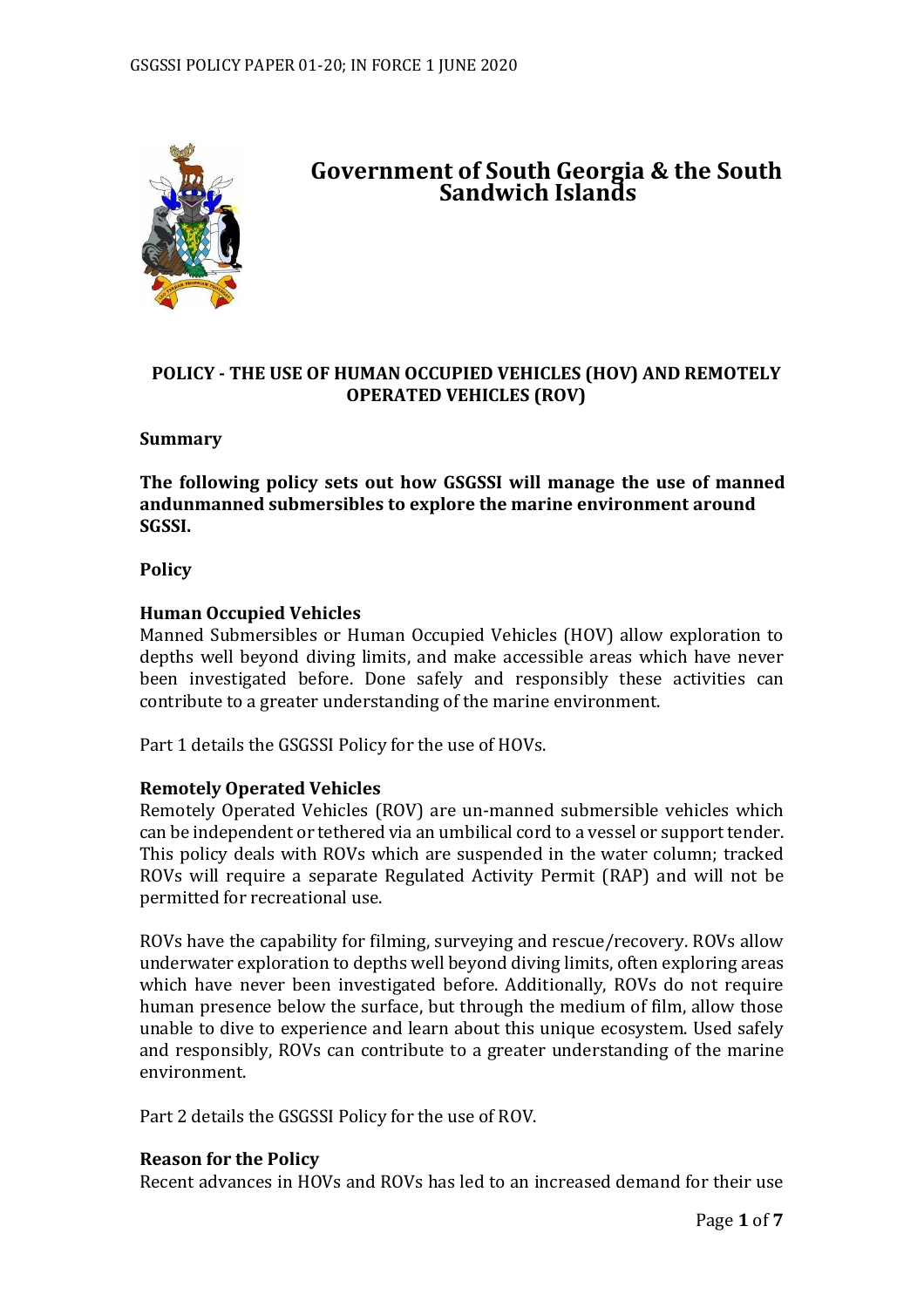in South Georgia waters. These activities present an opportunity for GSGSSI to enhance the understanding of the marine environment, and to further instil a sense of understanding and wonder in our visitors.

This policy will deliver those benefits in a safe and environmentally sensitive manner and will be reviewed to ensure it continues to do so. We will only permit the use of HOVs and ROVs if confident that any impacts from the activities can be mitigated.

#### **Date of Entry**

This policy came into effect on 1 June 2020 and will be reviewed before the 31 May 2025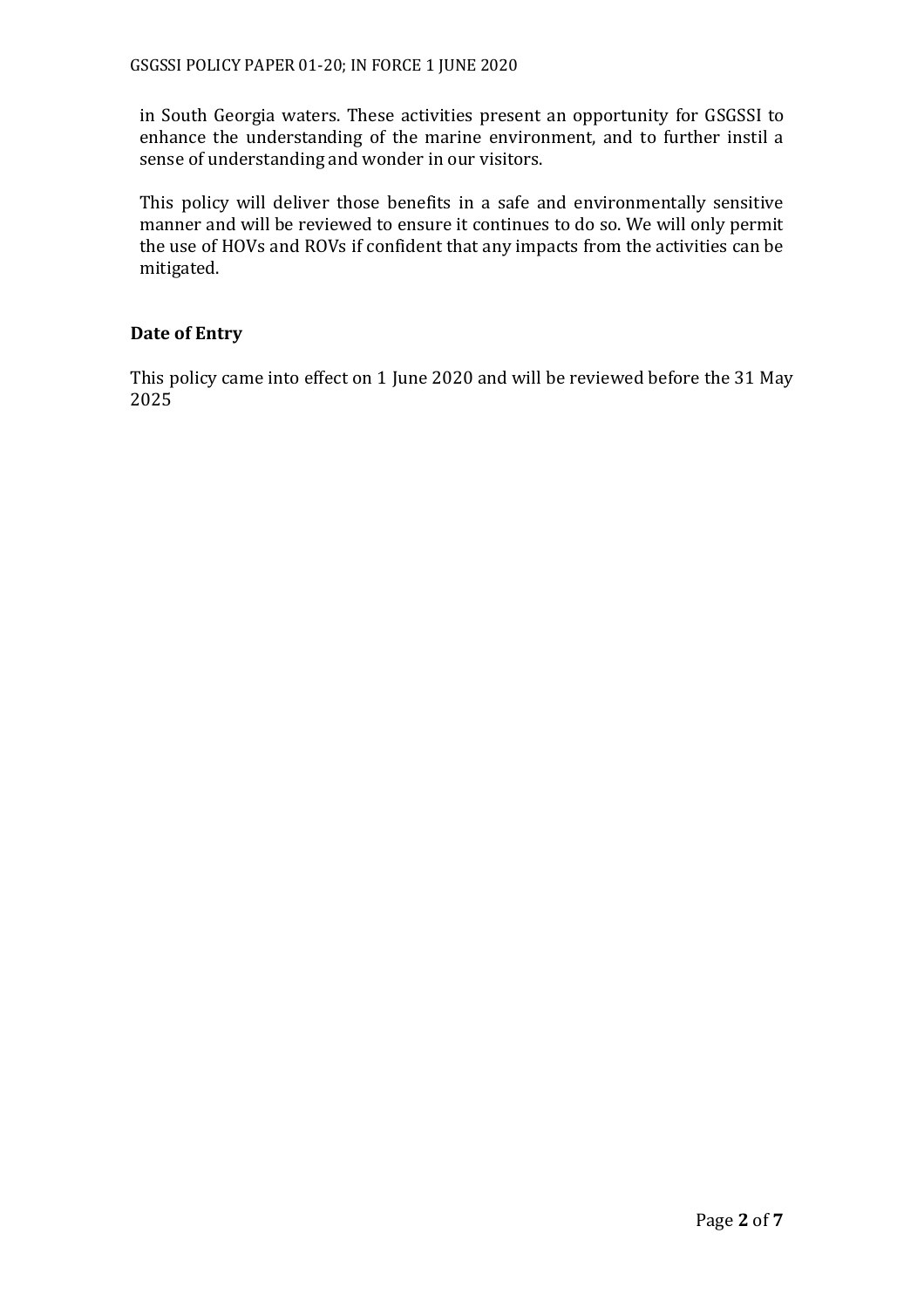# **Part 1: GSGSSI Policy for the use of Human Occupied Vehicles (HOV)**

**This policy applies to the use of HOVs in the SGSSI maritime zones however,the use of HOVs for science and commercial filming, or any activity which contacts the seabed, or takes samples from the environment will in addition require a separate Regulated Activity Permit (RAP).**

**Prior to using HOVs, ensure that you have completed the relevant application form and have been granted permission on your Visit Permit.**

#### **Pre-requisites**

- Every HOV should have an operating manual available to the HOV Pilots, as well as the Bridge Officers and Expedition Leader. This Operating Manual should adequately describe the functions and capabilities/limitations of the vehicle; equipment onboard the vehicle and operating details including diving and surfacing.
- The HOV Pilot must be trained and experienced in the use of the HOVs in similar conditions to those which may be expected in South Georgia and the South Sandwich Islands.
- All certificates, qualifications and insurances must be valid and evidenced to GSGSSI.
- HOVs operating in South Georgia must be suited to the challenging environment and the Operating and Maintenance Procedures should take these conditions into account.
- Particular consideration should be given to recovery operations if conditions on the surface deteriorate during the dive. As with all operations in SGSSI there is no external rescue capacity.
- The vessel must be suitable for carrying, deploying and retrieving a HOV safely.
- A risk assessment and systems test should be undertaken before every dive. This would include but not be limited to:
	- o Possibility of entrapment from ice overhead.
	- o Ice, current, and sea condition assessment. Additionally, surface weather should be considered, especially in areas known for katabatic winds, which can impede the recovery of the submersible and/or support tenders.
- A pre-site survey should be conducted by ship's Captain and/or Ice Pilot, Expedition Leader, HOV Pilot and evidence of that pre-site survey maintained for inspection if requested to produce records by an Officer of the Government. This should include but not be limited to:
	- o Review of charts and bathymetry.
	- o Weather and sea conditions.
	- o Underwater hazards (including wrecks and unexploded ordinance).
	- o Sub-surface conditions (tides and currents).
	- o Surface hazards (including proximity to ice and vessels).
	- o Proximity to known wildlife aggregations (including breeding beaches, whale aggregations).

### **Briefing**

• The Captain and/or Ice Master, Expedition Leader, HOV Pilot, Surface Officer and Watch officers should have a site-specific briefing before every HOV operation.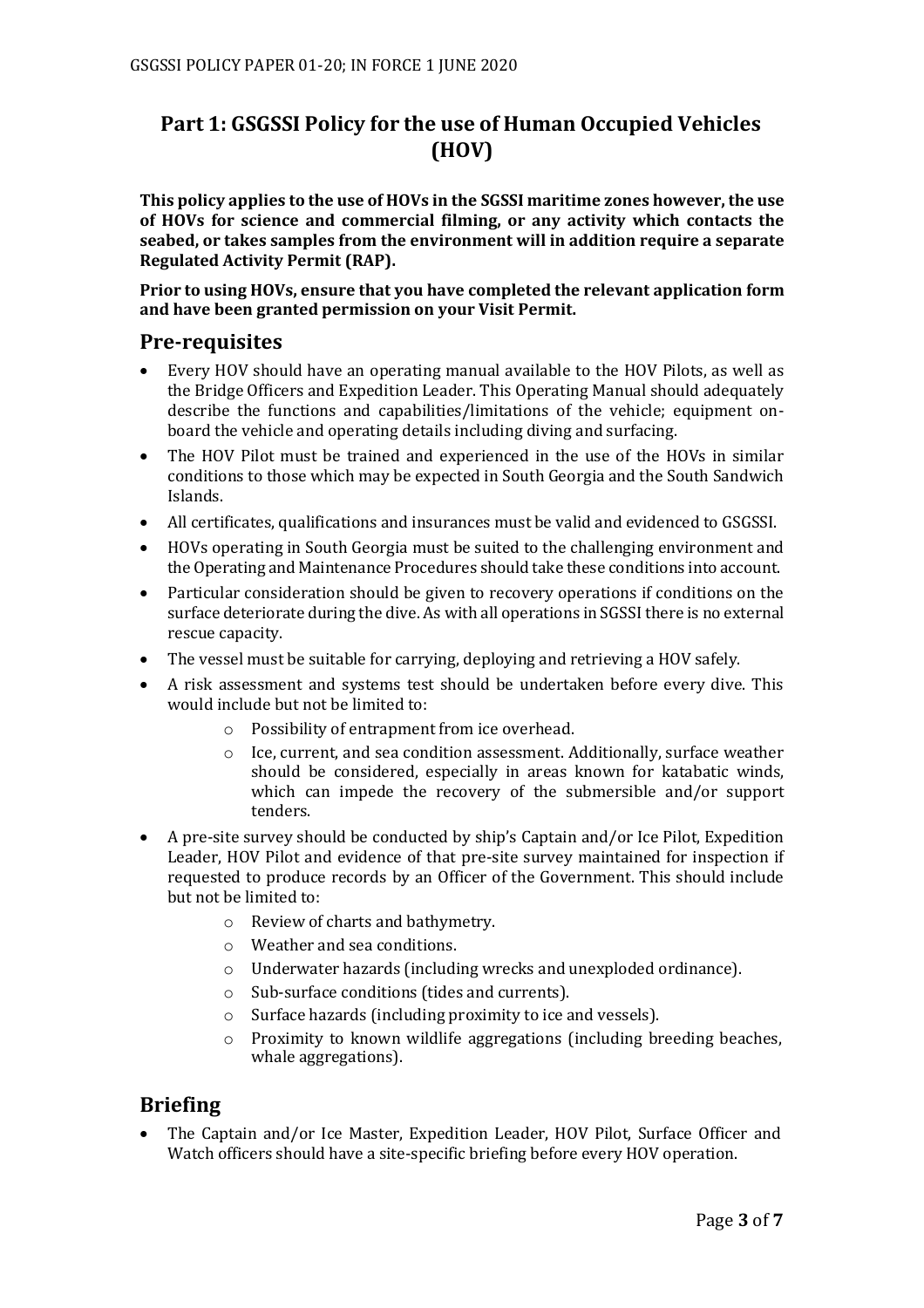- Briefings should include:
	- o Emergency procedures
	- o Overview of operation procedures from client perspective
	- o Safety practices for changes in weather conditions and ice conditions
	- o Familiarisation of communication strategies between the guide and clients
	- o Environmental awareness
	- o Dive depth and Time

## **Diving in the Vicinity of Ice**

- No HOV activities should occur under fast ice.
- No HOV activities should occur under large concentrations of ice, which may inhibit recovery in the event of an emergency or uncontrolled surfacing.
- No HOV activities should occur in the vicinity of unstable sea ice.
- No HOV activities should occur in the region of a glacial terminus, where calving is possible.
- Adequate distance from large icebergs should be maintained. Be aware icebergs not only break from the top down, but also send shooters from the lower parts of the iceberg.
- Bridge personnel should remain vigilant and report all weather, sea state and ice changes.
- Clear communication between the ship and HOV must be kept at all times.
- When in doubt, return the HOV to the surface for recovery.

# **Clothing and equipment**

- Vehicle occupants and/or Surface Support should be appropriately clothed for sub-Antarctic Waters.
- Support Divers should be outfitted with appropriate polar diving gear, and have appropriate training and qualifications for the role.
- Adequate Emergency equipment for Surface Support and Vehicle occupants should be available for the entire operation. Emergency equipment available for vehicle occupants should be sufficient for the HOV's emergency life support window.
- Equipment should be regularly inspected and maintained.

### **Deployment**

- Deployment of the HOV should be in accordance with the ship's and HOV's standard operating procedures and environmental operating procedures.
- Any activities that take place within a protected or managed area will be done in accordance with the relevant management plan provisions.
- During deployment of the HOV, the attending small boat(s) should be flagged to alert other small boats or ships of the activity.
- The HOV should always operate within the parameters for which it was designed and rated. This includes, but is not limited to:
	- o The maximum rated depth.
	- o The maximum number of persons on board.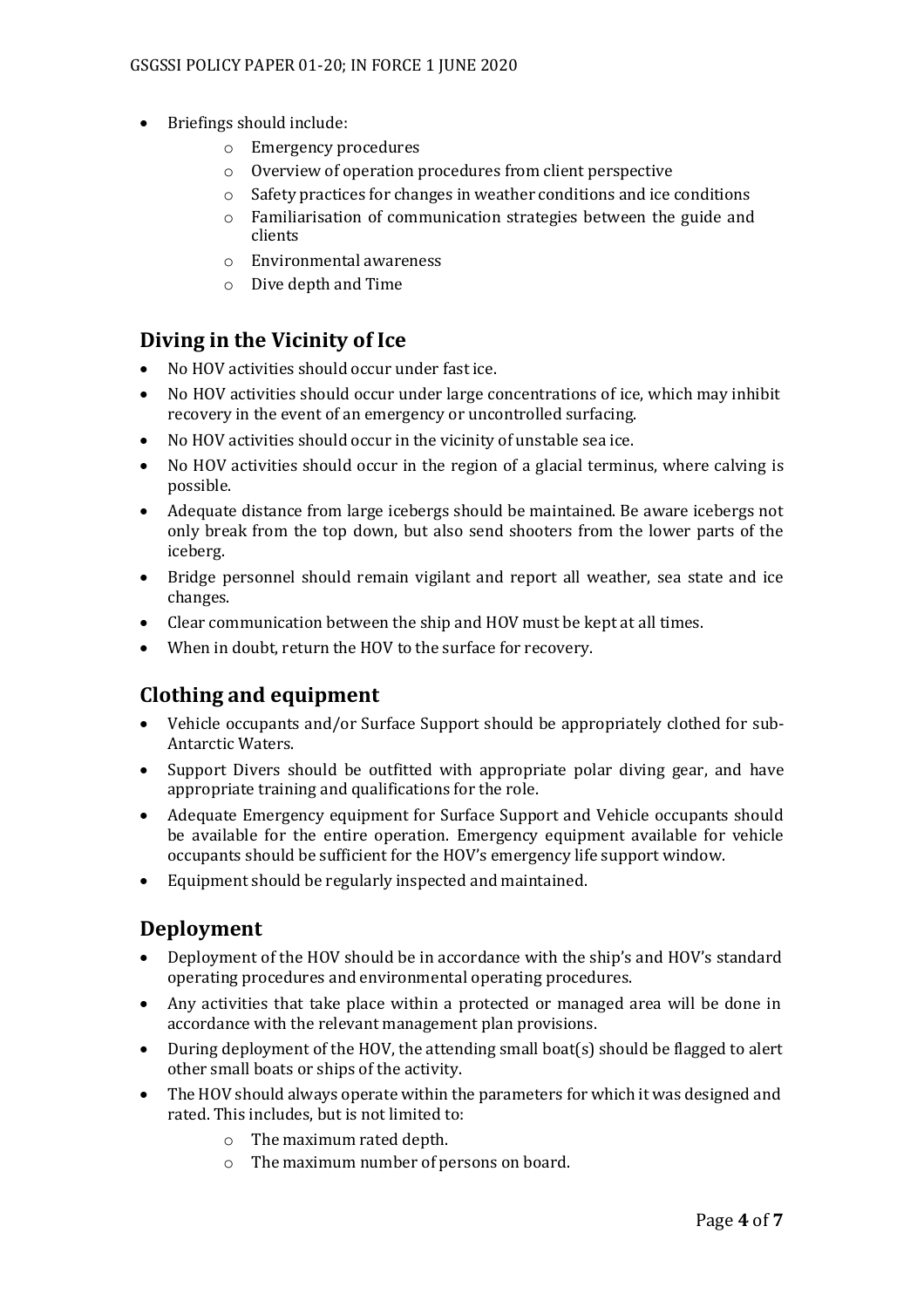o The maximum distance the HOV can operate from the ship.

## **Reporting**

Following HOV operations a 'GSGSSI Dive Record & Report' should be completed and returned to GSGSSI within 30 days.

# **Wildlife and Seabed Considerations**

- Adherence to this policy is a condition of your Visit Permit. Collection of samples is prohibited unless a RAP for sample collection has been issued by GSGSSI. Collection of samples will only be considered for a RAP if their collection is of scientific significance.
- The HOV Pilot must strive to maintain appropriate distances from wildlife so as not to cause disturbance, stress or aggressive responses – birds and seals should not be approached closer than 30 metres, whales should not be approached closer than 100 metres.
- Disturbance to wildlife, from the presence of an HOV, or the noise or light it emits, will require the HOV to back away, or abort the dive.
- HOVs will not operate within 200 metres of the beach of any visitor landing site or known wildlife aggregation, such as a colony or breeding beach.
- The HOV should not make contact with the seabed, underwater structure or any animal. Any contact must be reported to GSGSSI in the 'Dive Record & Report'
- While hovering close to the seabed or underwater structures, care should be taken to prevent thrusters disturbing the delicate benthic community. Sensitive areas should be noted and reported in 'Dive Record & Report'
- 'Chumming' marine animals is an offense in South Georgia and the South Sandwich Islands. Never seek to engage in activities that would alter the natural behaviour of animals and attract them to the area of operation.

# **Other Considerations**

- A strict 'no touch' policy applies to the seabed and any structure or object found underwater, including both natural and manmade structures (e.g. wrecks). An additional RAP is required to undertake any activity which deviates from the 'no touch' policy.
- It is worth special note that there may be unexploded ordinance in some areas. If unexploded ordinance is found, retreat from the area immediately and upon surfacing, report the location, depth, type, and number of unexploded ordinance to GSGSSI.

**Objects must not remain on the seabed after the dive. If placing an object on the seabed or jettisoning an object during the dive is intended, this activity will require assessment and an additional RAP.**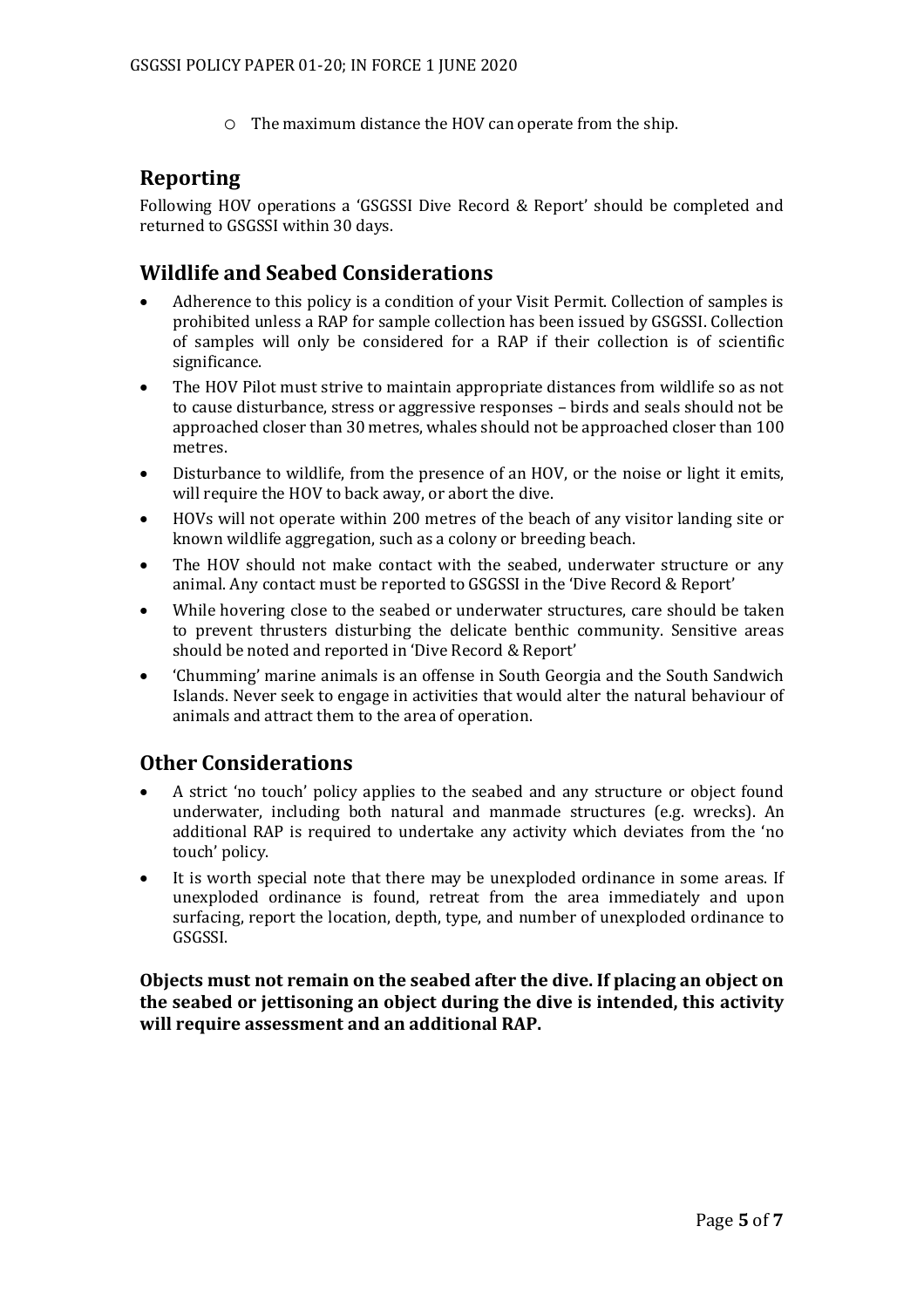# **Part 2: GSGSSI Policy for the use of Remotely Operated Vehicles (ROV)**

**This policy applies to the use of ROVs in the SGSSI maritime zones however, the use of ROVs for science and commercial filming, or any activity which contacts the seabed, or takes samples from the environment will in addition require a Regulated Activity Permit (RAP). Tracked ROVs or any ROV which contacts the seabed is not permitted for recreational use.**

#### **Prior to using ROVs, ensure that you have completed the relevant application form and have been granted permission on your Visit Permit.**

### **Pre-requisites**

- ROVs operating in South Georgia must be suited to the challenging environment and theOperating and Maintenance Procedures should take these conditions into account.
- The Ship's Captain and ROV Pilot should have a briefing on Emergency Procedures and Communication protocol between the support tender and the bridge.
- A risk assessment and systems test should be undertaken pre-dive. This would include but not be limited to:
	- o Ice, Current, and Sea conditions assessment. Additionally, surface weather should be considered, especially in areas known for katabatic winds, which can impede the recovery of the ROV and/or support tender.
	- o A test of operating systems and thrusters before the ROV is deployed underwater.
- All equipment should be inspected and maintained daily during operational periods.
- All Operations and Maintenance should be logged.
- The ROV must have a support vessel and driver who are not involved in actively assisting with the ROV. The driver is responsible for maintaining safe distances to ice and wildlife, as well as observing any potential weather deterioration.
- The attending boat should be flagged to alert other small boats or ships of the activity.
- A pre-site survey should be conducted by ship's Captain and/or officer on watch, and ROV Pilot. This should include but not be limited to:
	- o Review of charts and bathymetry.
	- o Weather and sea conditions.
	- o Underwater hazards (including wrecks and unexploded ordinance).
	- o Sub-surface conditions (tides and currents).
	- o Surface hazards (including proximity to ice and vessels).
	- o Proximity to known wildlife aggregations (including breeding beaches, whale aggregations).

## **Briefing**

- Pre-Operations Briefings should include:
	- o Where the ROV will be deployed
	- o Time away from the vessel
	- o Who and how many personnel will be in the ROV support boat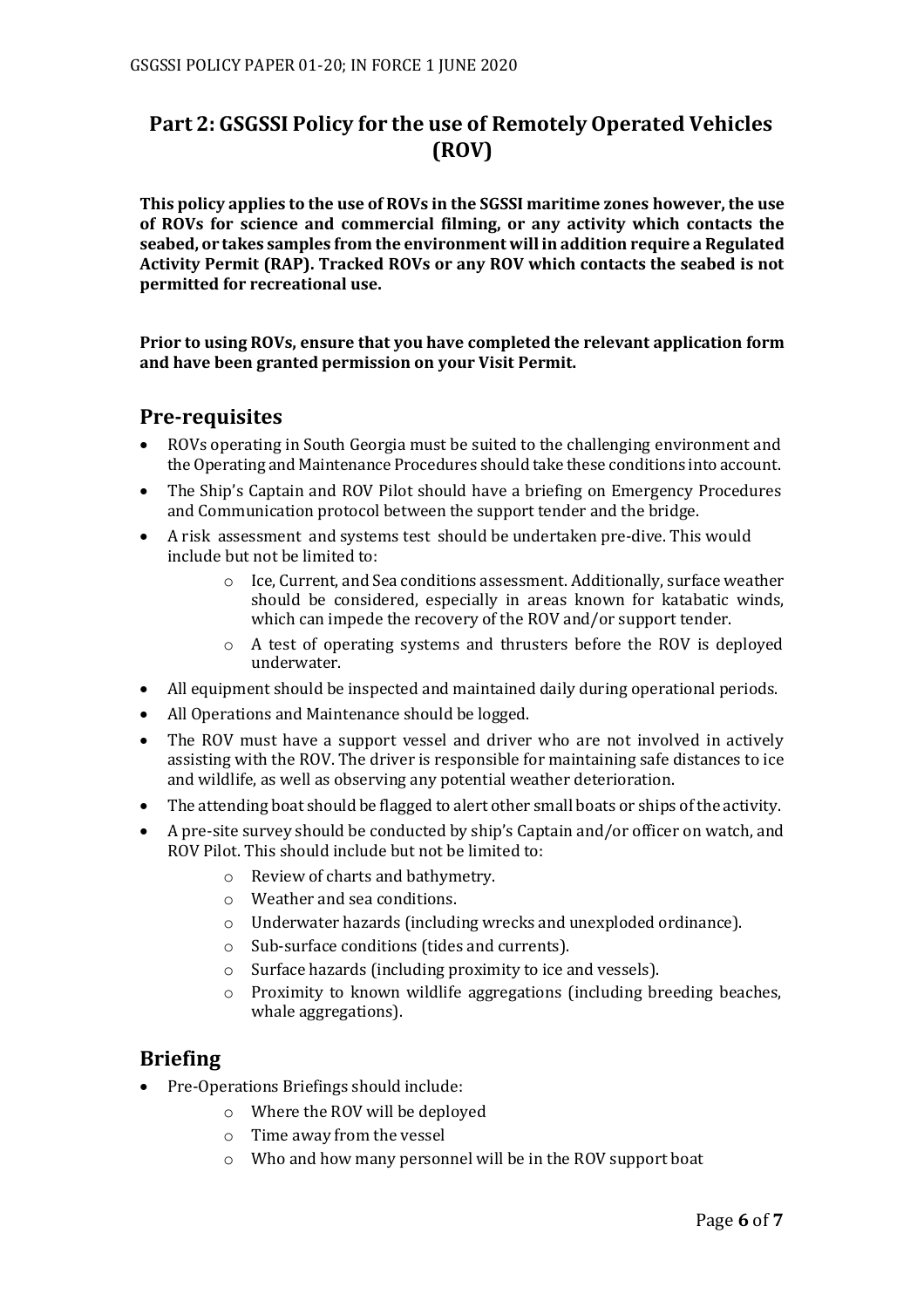# **ROV Operations in the Vicinity of Ice**

- If an ROV has an umbilical cord it may be vulnerable to entanglement. There is a possibility the cable can be caught around protrusions of ice, either damaging or causing the ROV to be lost on recovery. Therefore, ROV dives near or under fast/brash ice should be undertaken with the utmost care.
- ROV activities should not be performed in front of high activity glaciers.
- Whilst ROV activities may occur in the region of a glacial terminus, because of possible calving, glacial activity should be assessed, and the support tender should always keep a safe distance of *at least* 200 metres from tide water glaciers to avoid both direct hits and the largest waves. For high activity glaciers this should be increased to 400 metres.
- Support Vessel should keep the recommended 2x the height of the iceberg away from icebergs. Be aware icebergs not only break from the top down, but also send shooters from the lower parts of the iceberg.
- Support driver and Bridge personnel should remain vigilant and report all weather, sea state and ice changes.
- Clear communication between the ship and the ROV support tender must be kept.
- When in doubt, return the ROV to the surface for recovery.

# **Clothing and equipment**

- Surface Support Operators should be appropriately clothed.
- Emergency Equipment should be regularly inspected and maintained.

## **Deployment**

- Deployment of the ROV should be in accordance with the ship's and ROV standard operating procedures and environmental operating procedures.
- Any activities that take place within a protected or managed area will be done in accordance with the relevant management plan provisions.
- All equipment should be checked prior to entering the water.
- Communication should be maintained between the bridge and ROV support boat for the duration of the activity. The bridge officer and support boat driver should monitor the weather during the activity and notify all involved of any adverse changes.
- ROV activity should be logged.

## **Reporting**

Following ROV operations a 'Dive Record & Report' should be completed and returned to GSGSSI within 30 days.

## **Wildlife and Seabed Considerations**

• Adherence to this policy is a condition of your Visit Permit. Collection of samples is prohibited unless a RAP for sample collection has been issued by GSGSSI. Collection of samples will only be considered for a RAP if their collection is of scientific significance.